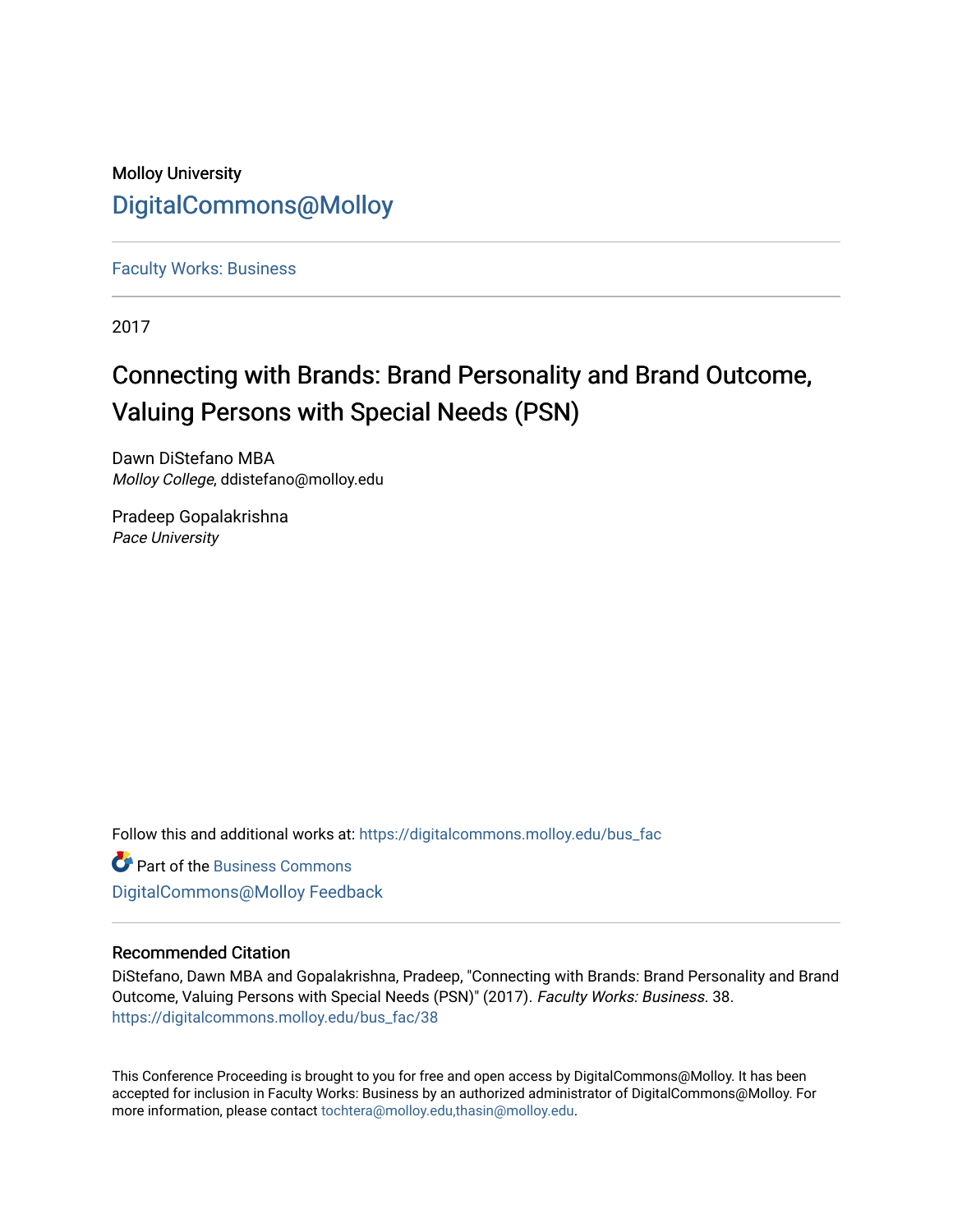

**Marketing Management Association** 

# **Choosing the Right Tools for the Job: Educators Providing Good Options**

# **2017 Annual Spring Conference Proceedings**

**Editors Lisa Lindgren, College of St. Benedict / St. John's University Susan Geringer, California State University, Fresno**

ISSN 2325-3568 (Print), ISSN 2325-3576 (Online)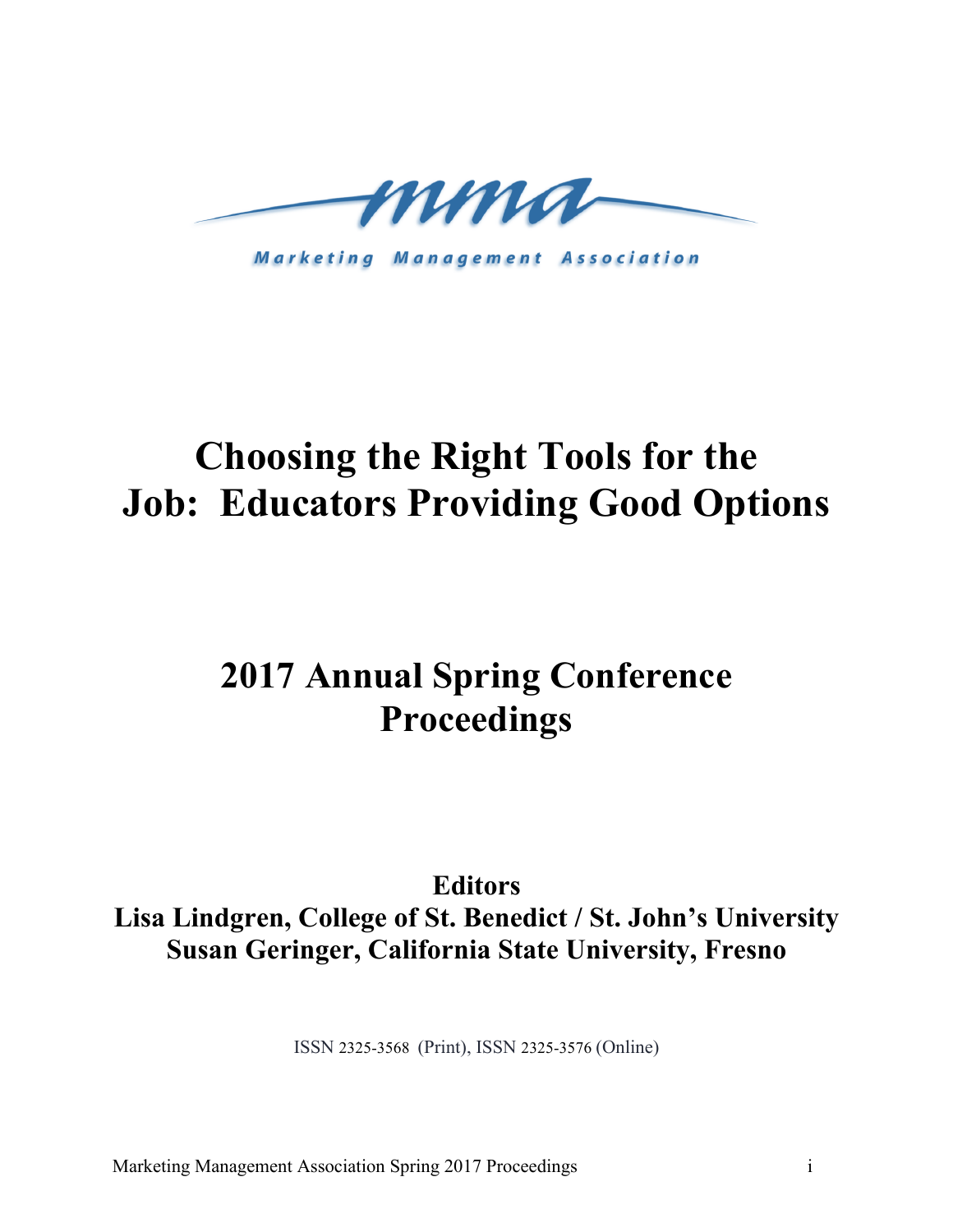## **CONNECTING WITH BRANDS: BRAND PERSONALITY AND BRAND OUTCOME VALUING PERSONS WITH SPECIAL NEEDS (PSN)**

*Dawn DiSefano, Division of Business / Molloy College Pradeep Gopalakrishna, Lubin School of Business / Pace University*

#### *ABSTRACT*

*There are many individuals with physical and developmental disabilities who have the capability to make every day purchases and who frequent particular brands. Studies on buying trends of individuals with physical disabilities is available; however, there is a need for academic study to explore how individuals with developmental disabilities connect to various brands via brand personality.*

*The proposed embryo case study will investigate how individuals with developmental disabilities associate with particular brands utilizing the Brand Personality scale (Aaker 1997) to predict brand outcome (e.g. brand connection, purchase likelihood, and brand choice) as well as promote inclusive marketing methods for the above-mentioned population.*

#### **INTRODUCTION**

Prior literature speaks to consumer welfare (a.k.a. consumer well-being) and how marketing scholars have written in various areas of public policy, macromarketing, social marketing, transformative consumer research, etc. The literature states that these areas of research are constantly growing. Moreover, these areas of study suggest how marketing plays a role in either solving social problems or how they create social problems with the focus of sustainable business.

The literature focuses on those living in the U.S. who have a disability 'of some sort' and speaks to the constraints of this consumer population and how it applies to this area of study (Baker, 2009).

#### **Persons With Special Needs**

Business owners and/or top management should take into account a number of considerations when marketing to those with special needs. The extended abstract identifies a number of these considerations in the following paragraphs.

Consideration should also be given to families of those who have a family member(s) with a disability living within the same household. Sometimes this population is overlooked and by marketing to family members, including said population, marketers may benefit from increased positive consumer behavior among those with PSN (Mason & Pavia, 2006).

In addition, a more robust study (which would be conducted in phases) would be to explore the

responses of those who are educators of individuals with special needs as well as the vendors and/or business partners of those who service persons with special needs.

However, for the purposes for the aforementioned study, academic researchers need to focus on ways that marketers can effectively and sustainably implement viable marketing strategies toward those with PSN. They need to be cognizant of diverse consumer vulnerabilities such as powerlessness and dependence on external factors including marketers (Andreasen & Manning, 1990; Baker, Gentry, & Rittenburg, 2005). When put into diverse consumption contexts, the interaction between developmentally challenged individuals and their environmental factors (e.g. barriers that do not permit control or freedom of choice) can be compromised as this population might not have access to marketplace resources (Downey & Catterall, 2007; Mason & Pavia, 2006). Further, researchers need to be mindful of this population's lives (e.g. the overshadowing of uncertainty, perhaps immobility, and social exclusion). This type of research should enable both marketers and researchers alike to shift their mindset from standardized marketing practices to a more humanistic approach which will better cater to the diverse needs of this consumer population (Peñaloza & Venkatesh, 2006).

While this context of research is growing in recent years, difficulties remain. Recent literature illustrates how various research implications could hinder knowledge generation in this marketing domain. They can take shape substantially in the form of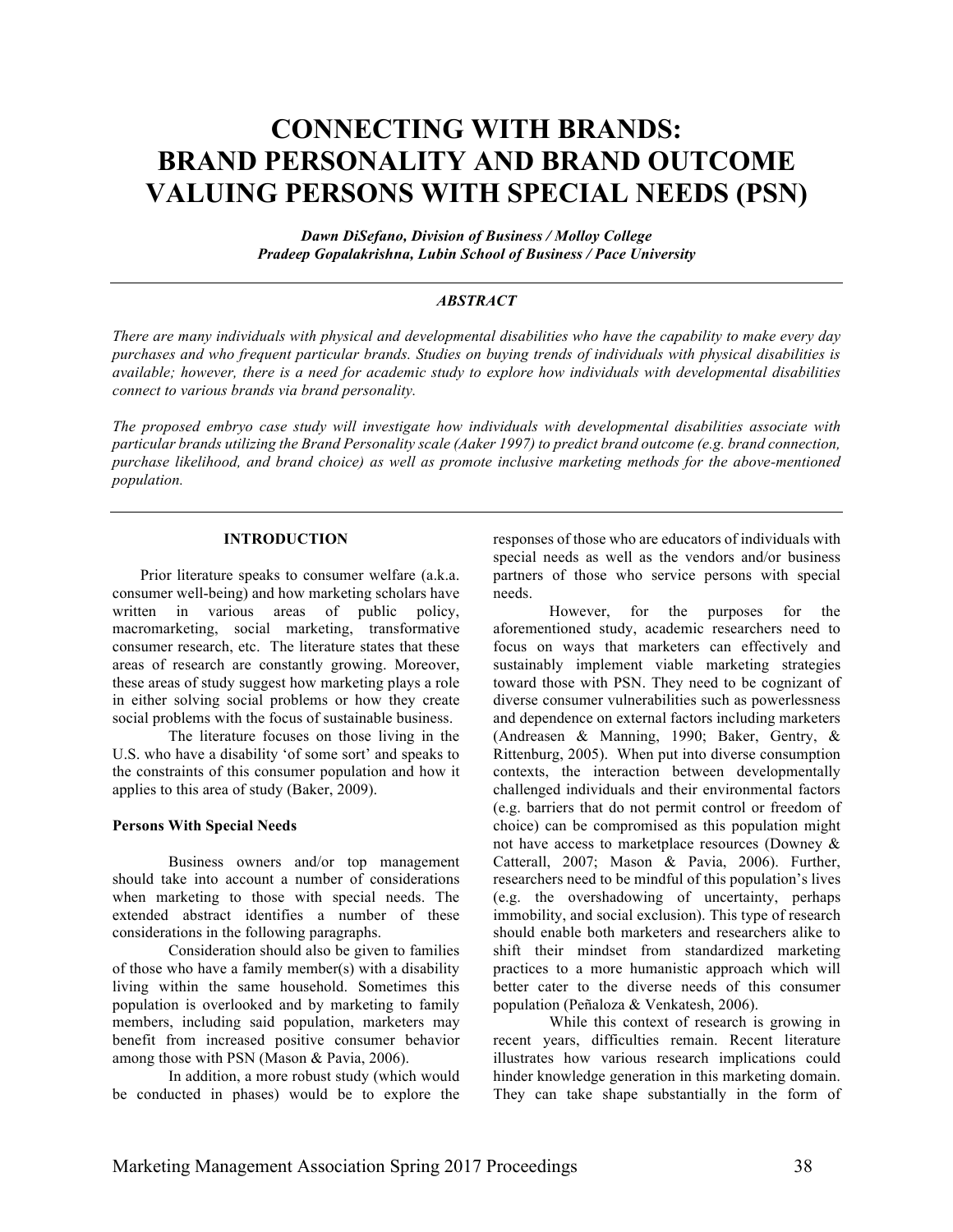emotional, psychological, or physical anxiety because the research represents an array of human challenges which can ultimately influence the researcher directly as well as the research process (Lee & Renzetti, 1993; Hill, 1995). Some researchers may embrace this type of sensitive research and others avoid it which can positively or negatively impact the engagement with and understanding of research phenomena. Further it can influence the production and dissemination of knowledge. (Jafari, Dunnett, Hamilton, & Downey, 2013).This study will illustrate the potential growth of this consumer population via brand personality (e.g. using existing scales) and its impact on brand outcome (e.g. brand income will be represented in the form of brand connection, purchase likelihood, and brand choice).

Furthermore, after researching several articles that focused on the Americans with Disabilities Act (ADA) (Fleischer & Zames, 2011) and learning that there are an estimated 43 million persons who have some type of disability, the hypothesis is in support of this target market being a beneficial one for both marketing practitioners and their consumer population provided there is deeper insight via brand personality on said population and how it impacts overall brand outcome.

However, future researchers need to be mindful of additional literature that speaks to this population as an expense rather than a promising market segment; further implicating impending research. The idea is that further study could prove a win-win scenario if marketers can transform their understanding of this population and market accordingly (Burnett & Paul, 1996).

More formerly, this case study will examine the relationship between brand personality in the following contexts: sincerity, excitement, competence, sophistication, and ruggedness and brand outcome in the context of brand connection, purchase likelihood, and brand choice to resolve current marketing limitations; thereby, increasing this target market's appeal through humanistic and inclusive marketing efforts (Wilcox, 2005).



### **ACLD**

Adults and Children with Learning and Developmental Disabilities (ACLD) is a Long Island not-for-profit agency that serves the needs of over 3000 individuals with developmental disabilities. Their mission includes providing opportunities for both children and adults with autism, learning and developmental disabilities to lead person-centered, fulfilled, and productive lives while promoting positive relationships within the community. To carry out its mission, ACLD employs more than 1100 people and operates 77 different program sites including group homes and apartment programs across Nassau and Suffolk counties. Service programs include Children's Early Intervention and Preschool Programs; Respite; Family Support Services; Medicaid Service Coordination; Occupational, Speech, and Physical Therapy; and Social Work Services. (Anonymous, 2016)

Ongoing collaboration with senior administration of ACLD will be fundamental to fulfill the requirements that will further academic research among this beneficial population. The research will include interviews with individuals with developmental disabilities, their families/caregivers, and ACLD personnel to identify brand personalities based on Aaker's Brand Personality scale.

#### **Brand Personality**

Humanizing a brand can serve as a selfexpressive meaning beyond the practical function of product-related attributes. Brand personality is multidimensional including: sincerity, excitement, competence, sophistication, and ruggedness where some dimensions may be more relevant and expressive of particular brands than others (Aaker, 1997). This study will explore several of these dimensions to determine if they systematically influence brand outcome among the above-mentioned population. The appropriate scales are in place and further development with the aforementioned partners will continue to commence over the next several months and are in progress.

#### **Resulting Framework**

The ultimate goal of this research is to illustrate that Brand Personality influences Brand Outcome. The preliminary framework is presented here. In addition, the framework will be expanded upon as development endures:

#### **GENERAL DISCUSSION**

Again, a potential Phase II might be to conduct interviews among vendors who service individuals with developmental disabilities and/or who are affiliated with ACLD. Future research would incorporate the Market Orientation scale (Kohli & Kumar 1993) as a tool to